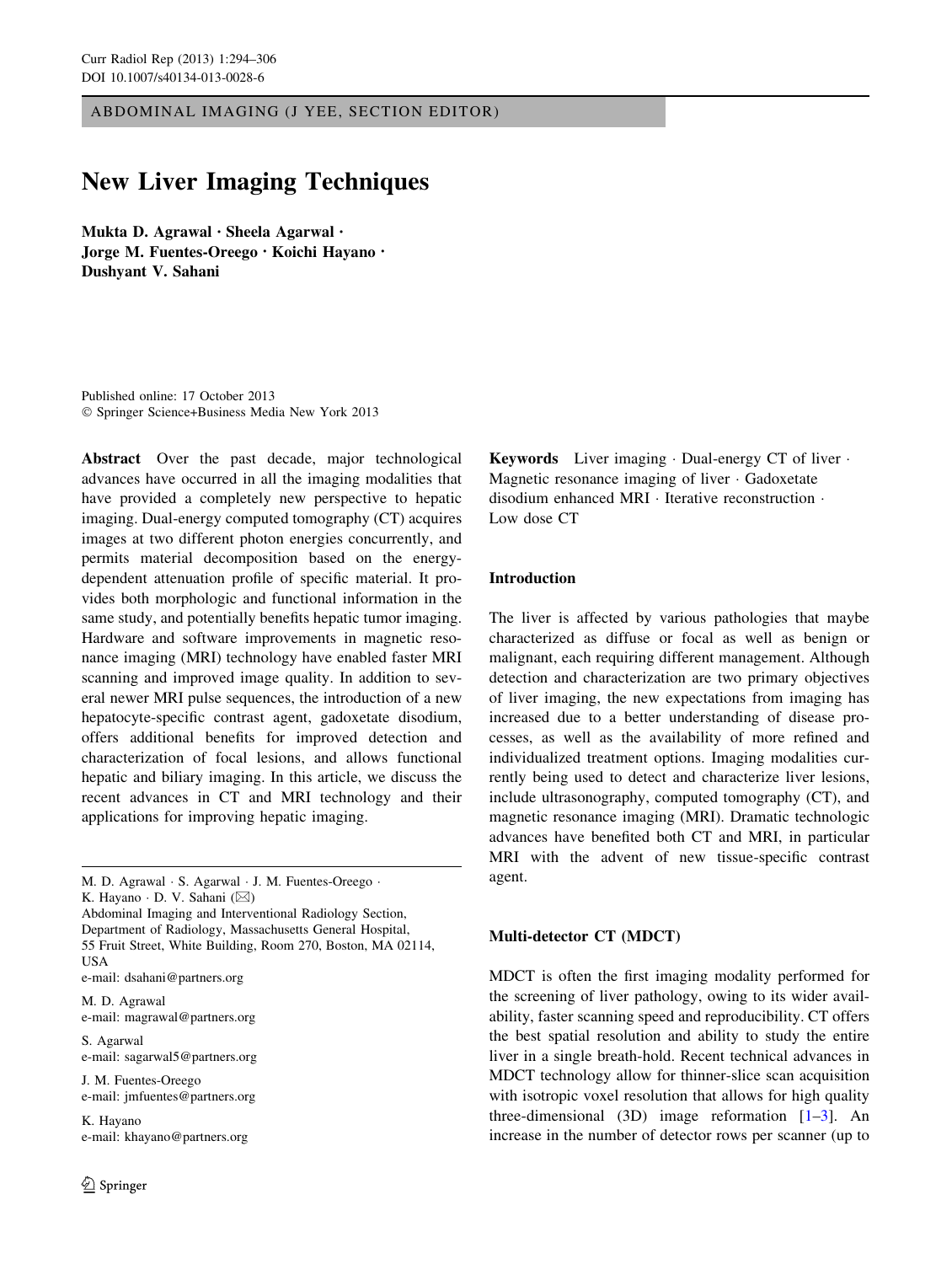320) [[4–6\]](#page-10-0) and faster gantry rotation (0.27 s) [\[7](#page-10-0)] has enabled greater z-axis coverage in a single breath-hold with the potential to improve image quality and reduce radiation dose. Several image noise reduction algorithms have been introduced that improve and optimize data processing to allow for radiation dose reduction while maintaining image quality [[8,](#page-10-0) [9](#page-10-0), [10](#page-10-0)•, [11](#page-10-0)]. With the advancement in MDCT technology, wider availability of commercial software and greater levels of experience, CT perfusion (CTP) is increasingly being used for the assessment of tumor response to therapies [\[12](#page-10-0)]. Dual-energy CT (DECT) is another major advancement in CT technology that acquires images at two different photon energies and allows for material decomposition. DECT concurrently provides both morphological and functional information that has the potential for numerous oncologic applications in the liver [\[13](#page-10-0), [14\]](#page-10-0). A variety of image series can be post-processed from the DECT data set that potentially improve detection and characterization of liver lesions, particularly in the setting of cirrhosis.

#### Low kV Imaging

The detection of hypervascular liver tumors at contrastenhanced CT (CECT) is directly related to tumor-to-liver contrast to noise (CNR) ratio. Traditionally, a 120–140 kV tube potential is used for liver imaging. At low kV (80–100), iodinated contrast material (CM) demonstrates higher attenuation values owing to the proximity to the k-edge of iodine (33.2 kiloelectron-volts [keV]) [[13\]](#page-10-0). Low kV improves conspicuity of hypervascular liver lesions by increasing contrast between enhancing lesions and background liver, and therefore improves lesion detection (Fig. 1) [[15,](#page-10-0) [16\]](#page-10-0). This benefit is also extended in the portalvenous phase for more confident detection of hypovascular lesions such as metastases. Radiation dose reduction is an added benefit with low kV scanning, since radiation dose is directly related to the square of the kV. Several investigators have tested and validated the application of a low kV technique for improving the diagnosis of liver tumors while simultaneously reducing patient's radiation exposure by



Fig. 1 Low kV imaging: a–f axial contrast-enhanced CT (CECT) from a 66-year-old-female (126 Ibs) with cirrhosis of liver. In comparison to initial screening study performed using 120 kV (a-c), the follow-up study performed 3 months later (d–f) using 100 kV demonstrates higher conspicuity of enhancing liver nodules (black

arrows). Additionally, few more enhancing nodules were identified (white arrows, e) on 100 kV images. A 25 % radiation dose reduction was achieved with 100 kV technique (CTDI<sub>vol</sub> of 8.36 mGy using 100 kV vs. 11.24 mGy using 120 kV)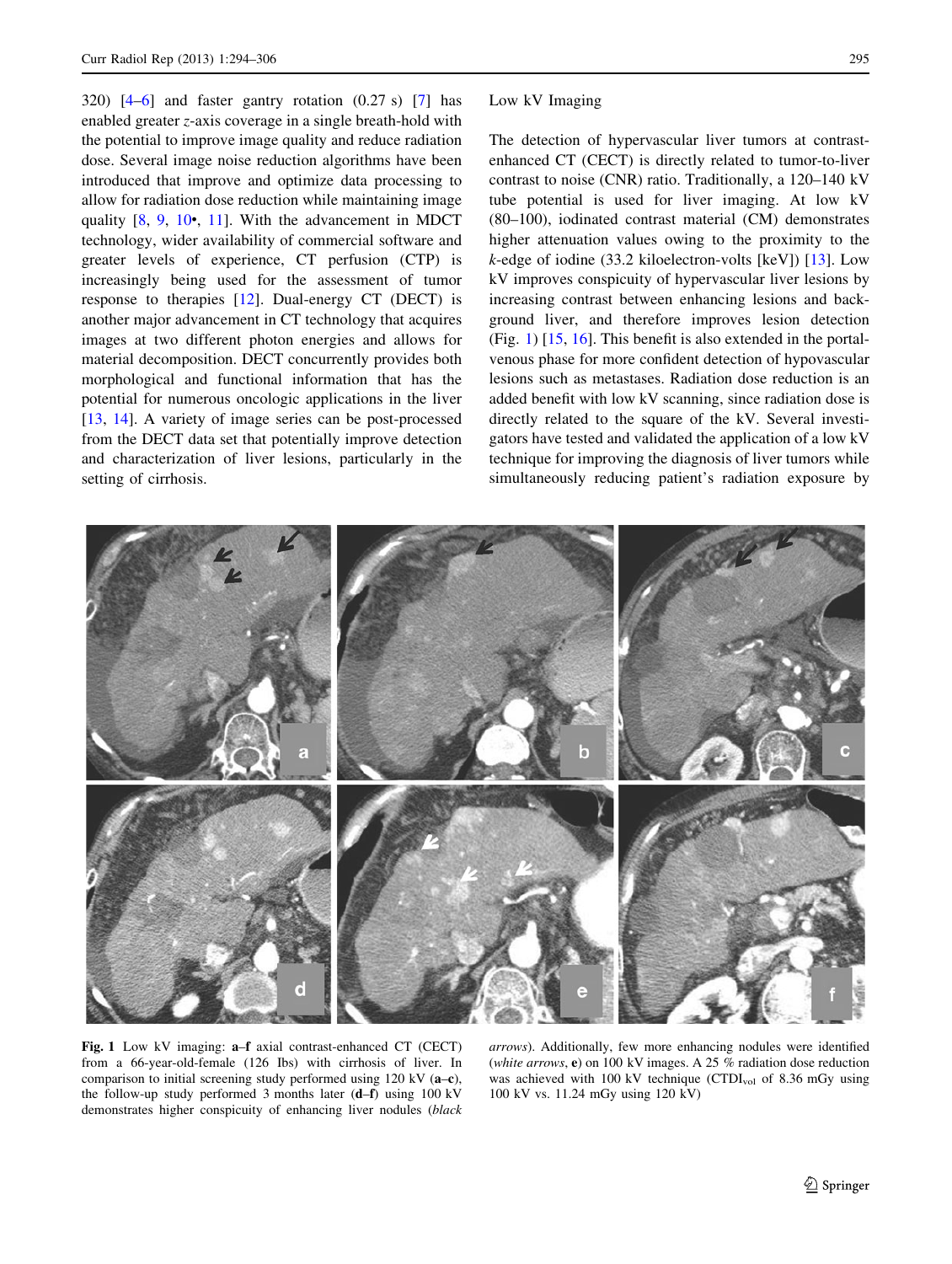40–50 %  $[15-17]$ . However, use of low kV leads to corresponding increase in image noise, particularly in patients with a large body habitus  $(> 200$  Ibs) due to poor penetration, beam hardening artifacts and greater image noise, therefore requiring appropriate adjustments in other scan parameters. In general, we suggest using 80/100 kV in smaller adult patients  $(< 150$  Ibs/ body mass index [BMI] 20–25) and 100/120 kV for average sized adults (151–100 Ibs/BMI 26–30), and to increase the tube current by 20–30 %. This can be achieved by either using a fixed high tube current or by using automated tube current modulation (ATCM) software. Scanners from different vendors work on different principles for ATCM, requiring knowledge of the technique as inappropriate adjustments may cause an unintended increase in radiation exposure. Due to space limitations, a detailed description of ATCM techniques is beyond the scope of this article and can be found in other review articles [\[18](#page-10-0), [19](#page-10-0)].

## Iterative Reconstruction Technique (IR)

Image noise reducing algorithms include conventional noise reduction filters, as well as novel approaches based on IR. These techniques alone do not reduce radiation exposure, but merely enhance the image quality of low dose CT by improving image noise and contrast. Thus, they indirectly enable CT dose reduction. Image noise reduction techniques can be concurrently used with low peak kilovoltage (kVp) CT imaging to reduce noise and improve diagnostic image quality. The conventional filtered back projection (FBP) noise reduction technique has limitations in its ability to preserve diagnostic quality at low dose setting; therefore, major CT vendors have introduced IR technique to reduce noise and improve image contrast (Fig. 2). IR techniques include ASIR (adaptive statistical IR) from GE Healthcare, iDose from Philips Healthcare, SAFIRE (sinogram affirmed IR) from Siemens Healthcare, and adaptive iterative dose reduction from Toshiba. These reconstruction algorithms have been categorized as hybrid reconstruction techniques and work in image space. Image reconstruction for these algorithms occurs in real-time, and therefore does not pose a no major challenge for workflow. Several investigators have tested and validated the utility of such techniques that enable dose reduction by as much as 65 % compared to standard abdomen and pelvis CT [\[8](#page-10-0), [9,](#page-10-0) [11](#page-10-0), [20,](#page-10-0) [21,](#page-10-0) [22](#page-10-0)•, [23\]](#page-10-0). At our institution, we routinely use an ASIR level of 30 %, an iDose level of 4 and a SAFIRE level of 3 for reconstruction of CT abdomen/pelvis, and achieve a 65 % dose reduction over our standard FBP protocols. These new IR algorithms may thus have a significant impact, particularly on the imaging of young patients as well as patients requiring serial CT examinations (e.g., post-treatment follow-up exams in patients with hepatocellular carcinoma (HCC) and liver metastasis).

A recently introduced IR technique (Veo, GE Healthcare) works in the raw data domain to reduce image noise and preserve image quality. This model-based IR (MBIR) technique [[10,](#page-10-0) [24\]](#page-10-0), has shown tremendous potential with up

Fig. 2 Low-dose CT with iterative construction (IR): a–d axial and coronal CECT images from a middle-aged man (198 Ibs) with a hepatic hemangioma (white arrow) in right lobe of liver. a, b Latest study using 100 kV and SAFIRE level 3 IR technique. Note increased conspicuity of the hemangioma on a and b in comparison with images c and d; the later were acquired using 120 kV. Images a and b have optimal image quality with 53 % radiation dose reduction

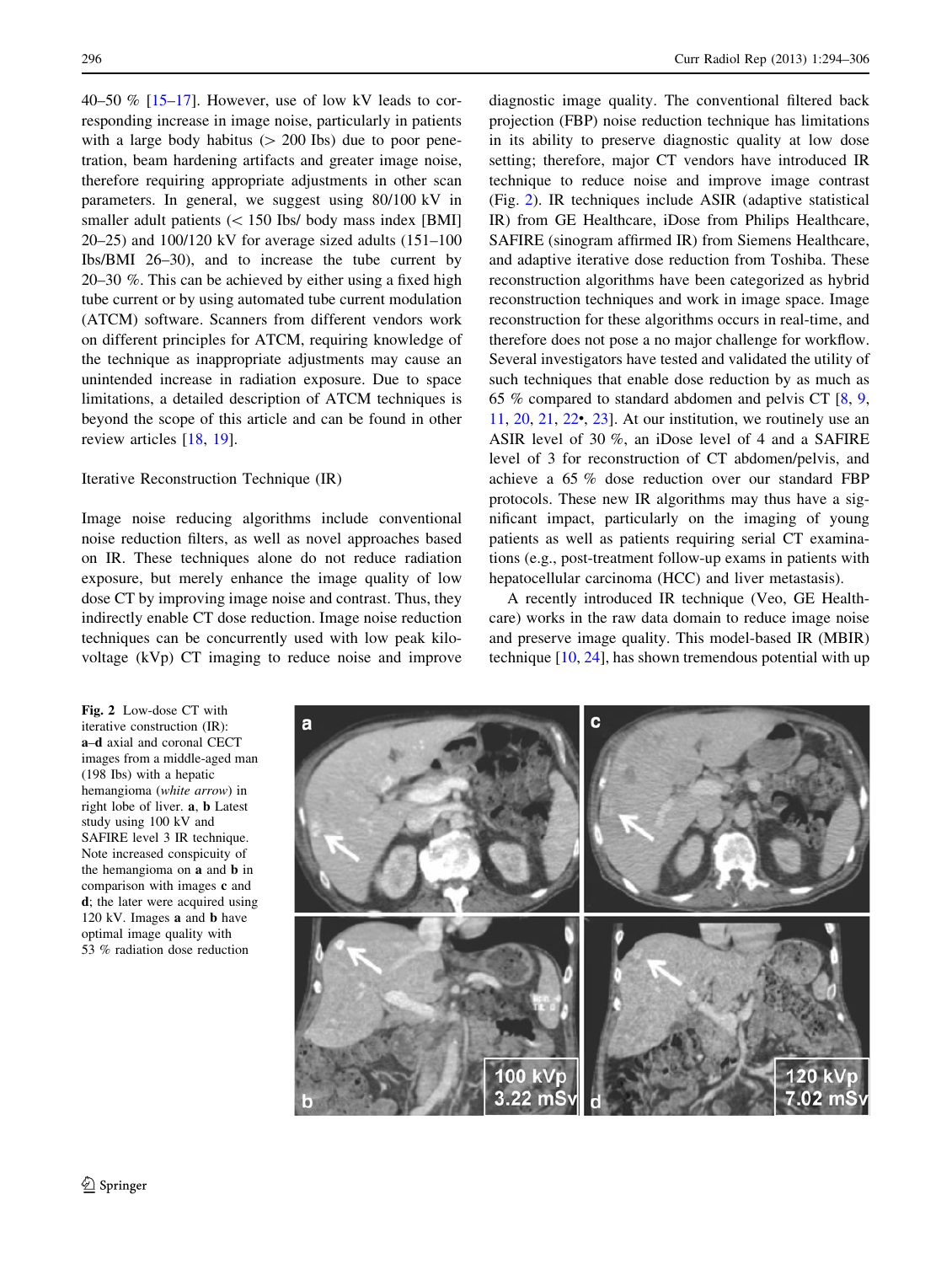to 75 % dose savings, but requires over 1 hour to reconstruct images of a single CT scan, thus severely limiting its implementation in clinical practice.

## Dual Energy CT

DECT technology provides enhanced capabilities with potential application in hepatic tumor imaging. By virtue of scanning with two different energies, DECT permits material decomposition based on the energy dependent attenuation profile of specific materials [[14\]](#page-10-0). The two DECT technologies currently available for clinical use are the dual source (ds) scanner and the single-source (ss) CT scanner with fast kVp switching [[25\]](#page-11-0). Both technologies work on the same principle but use different approaches, and have different strengths and weaknesses (Table 1). The ds system uses two X-ray tubes and two arrays of detectors to simultaneously acquire images, while the ss system uses a single X-ray tube with fast kVp switching and energy separation performed at the detector level (Gemstone detector). Although their approaches and image post-processing algorithms are different, they both yield similar sets of post-processed images. DECT acquisition is relatively straightforward and can be performed by adapting existing institutional protocols used for conventional single-energy CT (SECT); however, extensive post-processing is performed on the DECT data set to generate images that are similar to SECT, as well as a variety of additional image series such as material density (MD) base pair images i.e.

iodine density images and virtual un-enhanced (VUE) images, and virtual monochromatic (VMC) images.

## Iodine Density Images

Iodine density images, as the name implies, display areas of tissue enhancement using iodinated CM. It detects and quantifies the amount of iodine within each voxel, and therefore even a small amount of enhancement within a lesion can be detected [[25,](#page-11-0) [26](#page-11-0)•]. Iodine density maps also have the potential to increase detection of hypovascular metastases by increasing contrast between the hypoattenuating lesion and normally enhancing liver parenchyma, based on differences in tissue iodine content. Another potential application of iodine-specific maps is to improve detection of nodules with varying enhancement patterns in a cirrhotic liver. The iodine images are also useful in differentiating benign liver cysts from small metastatic liver lesions, as metastases with even a small amount of enhancement will reveal iodine, whereas the cysts remain dark (Fig. [3](#page-4-0)). While it eliminates the need for true unenhanced images (TUE) to assess tissue enhancement, imaging in different contrast media phases (arterial vs. portal-venous) is still necessary for specific hepatic lesion characterization.

Novel molecular targeted drug therapies such as antiangiogenesis drugs act by causing a change in tumor vascularity/viability and may not result in significant changes in tumor size. Quantification of tissue iodine on the iodine

|                                                         | Ds (dual source)                                                                            | Ss (single source)                                                                                |  |
|---------------------------------------------------------|---------------------------------------------------------------------------------------------|---------------------------------------------------------------------------------------------------|--|
| Tube                                                    | Two                                                                                         | One (with fast kVp switching)                                                                     |  |
| Multi-detector array                                    | Two                                                                                         | One                                                                                               |  |
| Field of view for DE acquisition (cm)                   | $26 - 33$                                                                                   | 50                                                                                                |  |
| Automatic current modulation                            | Yes                                                                                         | No.                                                                                               |  |
| Iterative reconstruction for noise reduction            | <b>IRIS or SAFIRE</b>                                                                       | ASIR (yes)                                                                                        |  |
|                                                         |                                                                                             | $MBIR$ (no)                                                                                       |  |
| Post processing performed in                            | Image space ( <i>i.e.</i> after the reconstruction<br>of high-energy and low-energy images) | Projection space ( <i>i.e.</i> before the reconstruction<br>of high-energy and low-energy images) |  |
| Post-processing method                                  | Three material decomposition                                                                | Two material decomposition                                                                        |  |
|                                                         | (Soft tissue, fat and iodine)                                                               | (Water and iodine)                                                                                |  |
| Terminologies used for post-processed<br>images         |                                                                                             |                                                                                                   |  |
| Virtual monochromatic (VMC) images<br>(range, keV)      | Virtual monoenergetic (40–190)                                                              | Virtual monochromatic (40–140)                                                                    |  |
| Material density iodine images<br>(quantification unit) | Iodine maps (Hounsfield units)                                                              | Iodine images $(mg/cm3)$                                                                          |  |
| Simulated unenhanced images                             | Virtual unenhanced (VUE) images                                                             | Water images                                                                                      |  |

Table 1 Characteristics of dual and single source DECT system

IRIS iterative reconstruction in image space, SAFIRE sinogram affirmed iterative reconstruction, ASIR adaptive statistical iterative reconstruction, MBIR model based iterative reconstruction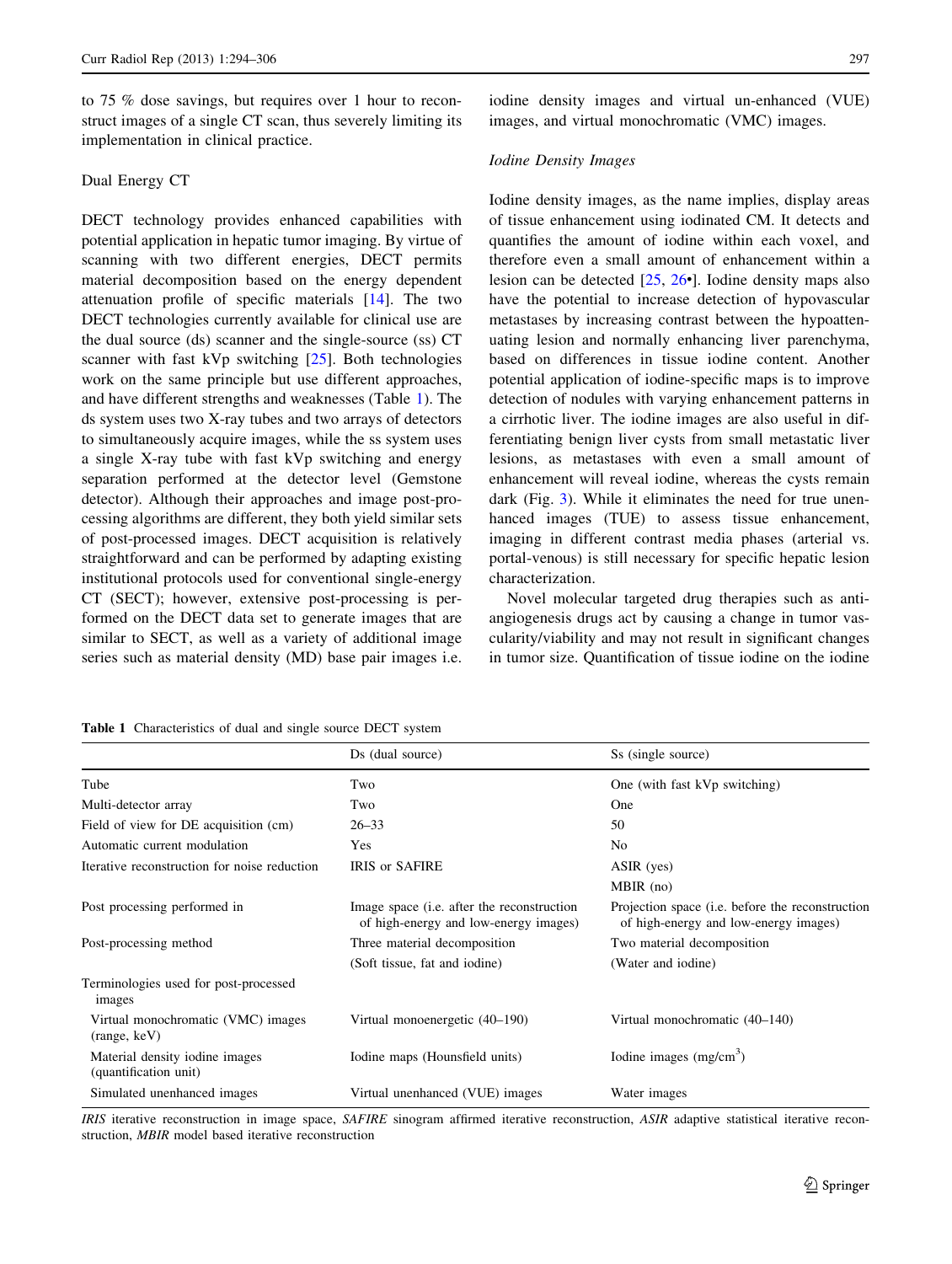<span id="page-4-0"></span>

Fig. 3 Solitary liver metastasis and multiple cysts in a 67-year-old male with recent diagnosis of pancreatic adenocarcinoma (cyst vs. neoplasm): on CECT image (a), several hypodense hepatic lesions were identified in the liver and one of the lesions in the *right* lobe (arrow) was deemed suspicious due to faint rim enhancement. On the

MD iodine image (b), peripheral enhancement is more conspicuous (arrow) supporting the suspicion of metastasis. The rim-enhancing feature in this lesion was later confirmed on the contrast enhanced arterial phase T1-weighted fat-saturated MR image (arrow in c). Note simple cyst posterior to the metastasis (\*)

density images can serve as an image biomarker of tumor viability beyond the conventional measurements of tumor size. In patients who undergo radio-frequency ablation of HCC or liver metastases, iodine images are useful to determine tumor viability, not only immediately after the procedure, but also on serial follow-up scans [\[27](#page-11-0)]. Although this approach still requires validation and standardization for use in clinical practice, it appears promising as a method for morphologic and functional evaluation of larger anatomic areas in one acquisition.

## Virtual un-enhanced (VUE) Images

Since the behavior of iodine at different energies is known, iodine can be extracted from the image to generate a data set of simulated unenhanced images. These images can serve as a substitute for the TUE images, eliminating the need to acquire a separate unenhanced data set, and therefore reducing scan time and radiation burden. In the ss system, VUE are called water density images and quantification is done in terms of milligrams per milliliter. In the ds system, they are called virtual non-enhanced images and the quantification is done in Hounsfield units. Studies have confirmed that these simulated images can serve the intended purpose to reliably diagnose presence of small foci of calcium, fat and hemorrhage [\[28–30](#page-11-0)].

## Virtual monochromatic (VMC) Images

Both types of DECT scanners can generate VMC from MD images using a complex mathematical algorithm. The VMC images depict objects as if they were imaged with a theoretical monochromatic beam, and the X-ray energy is reported as keV instead of kVp. These single photon energy images provide more reliable CT attenuation values than conventional polychromatic CT images [[31\]](#page-11-0) by reducing beam-hardening artifacts [[31\]](#page-11-0). VMC images of varying specific energies ranging from 40 to 140 keV can be generated. The selection of the VMC energy should target the diagnostic task. In general, lower energy VMC images provide higher tissue contrast due to higher beam attenuation by iodine, but result in greater image noise, particularly in larger patients [[13,](#page-10-0) [31\]](#page-11-0). Conversely, higher energy VMC images provide less image contrast and less image noise. In general, 40–50 keV images provide highest CNR and are preferred for vascular imaging. However, 60–77 keV images provide appropriate balance of soft tissue contrast and noise and are generally considered most appropriate for the detection and characterization of hepatic lesions. The low keV images are good for detection of HCC and hypervascular liver metastases in the late arterial phase, and good for detection of hypovascular liver metastases in the portal-venous phase (Fig. [4](#page-5-0)) [[32,](#page-11-0) [33](#page-11-0)]. Low keV images also have the potential to better delineate more precisely the tumor margin and its locoregional spread by increasing contrast between two adjacent tissues, thus providing better tumor staging [\[14](#page-10-0)].

#### Liver Fat Quantification

A recently introduced model-based method, known as 'multi-material decomposition' (air, fat, blood, calcium and iodine) algorithm, allows for quantification of liver fat content on enhanced DECT images. This algorithm has been tested in phantom and human studies and found to yield accurate results when compared to the current imaging standard (in-phase and out-of-phase T1-weighted liver MRI; [[34\]](#page-11-0)). This technique appears promising, but is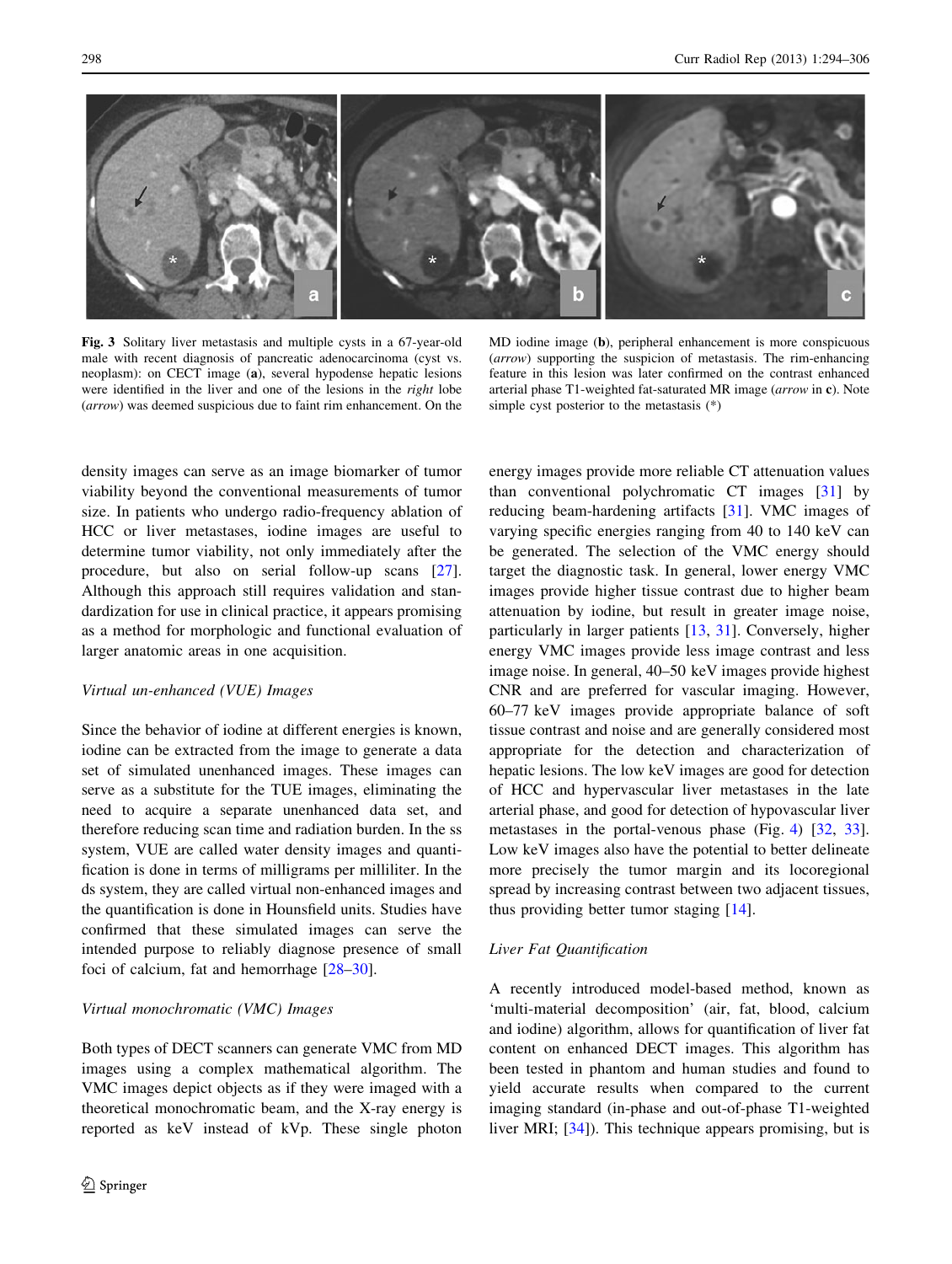<span id="page-5-0"></span>Fig. 4 Hypervascular liver lesions: a, b axial CECT images in a patient with cirrhosis shows two hypervascular nodules in the liver (black arrow). On postprocessed axial virtual monochromatic images (VMC) reconstructed at 50 keV (c, d), the same lesions have improved conspicuity, and few additional lesions (white arrows in c) are

better detected

not yet Food and Drug Administration (FDA) approved for application in clinical practice and requires further validation and standardization. Post-operative Segmentation

Partial liver resection and liver transplantation both require precise estimation of liver volume. This is crucial to ensure an adequate liver volume in the donor as well the recipient in the post-transplant setting, and to ensure adequate remnant liver volume in partial hepatectomy patients [\[35](#page-11-0)]. Technical advancements in fourth-generation MDCT scanners allow for thin-section data acquisition with isotropic voxel resolution that has improved the quality of post-processing algorithms such as maximum intensity projection and volume rendering for 3D display of vascular anatomy of liver donor, resulting in better accuracy and image quality for organ segmentation algorithms and subsequent volume estimation.

Tumor volumetric assessment has been recently proposed as a more accurate imaging biomarker for monitoring response to chemotherapy and radiotherapy and predicting long-term patient survival [[36,](#page-11-0) [37](#page-11-0)]. Several researchers have highlighted the superiority of volume estimation for HCC and liver metastatic lesions over World Health Organization (WHO) and Response Evaluation Criteria In Solid Tumors (RECIST) criteria [[38\]](#page-11-0). Manual segmentation on axial slices may be feasible for a single small-sized tumor; however, tumor volumetry of patients

with more extensive tumor burden is time consuming and unsuitable for a busy radiology practice. Various computer assisted detection (CAD) and post-processing techniques have been developed for automated tumor recognition and subsequent tumor burden quantification. The MDCT data sets from fourth-generation scanners provide artifact-free CT data with superior voxel resolution. By providing clearer delineation of tumor margins and improved detection of tiny liver lesions, DECT ensures better performance of CAD applications [[3\]](#page-10-0). Interpolation tools that calculate the volume between manually segmented slices and regiongrowing tools are two popular semi-automated methods for segmentation and volume estimation, since they allow for more operator control and increased accuracy [[3\]](#page-10-0).

## Perfusion CT

CTP enables quantification of tumor vascularity by serially measuring temporal changes in tissue density following intravenous contrast administration. Since it was first described by Miles et al. [\[39](#page-11-0)], CTP has been successfully applied in a variety of clinical applications including assessment of liver cirrhosis [\[40](#page-11-0), [41\]](#page-11-0), characterization of liver tumors [[42,](#page-11-0) [43\]](#page-11-0), and evaluation of therapy response in liver malignancy [\[44](#page-11-0)].

Newer anticancer drugs such as anti-angiogenesis drugs (anti-VEGF), act by suppressing tumor growth by downregulating angiogenesis without causing any significant change in tumor size [[44\]](#page-11-0). The traditional tumor response

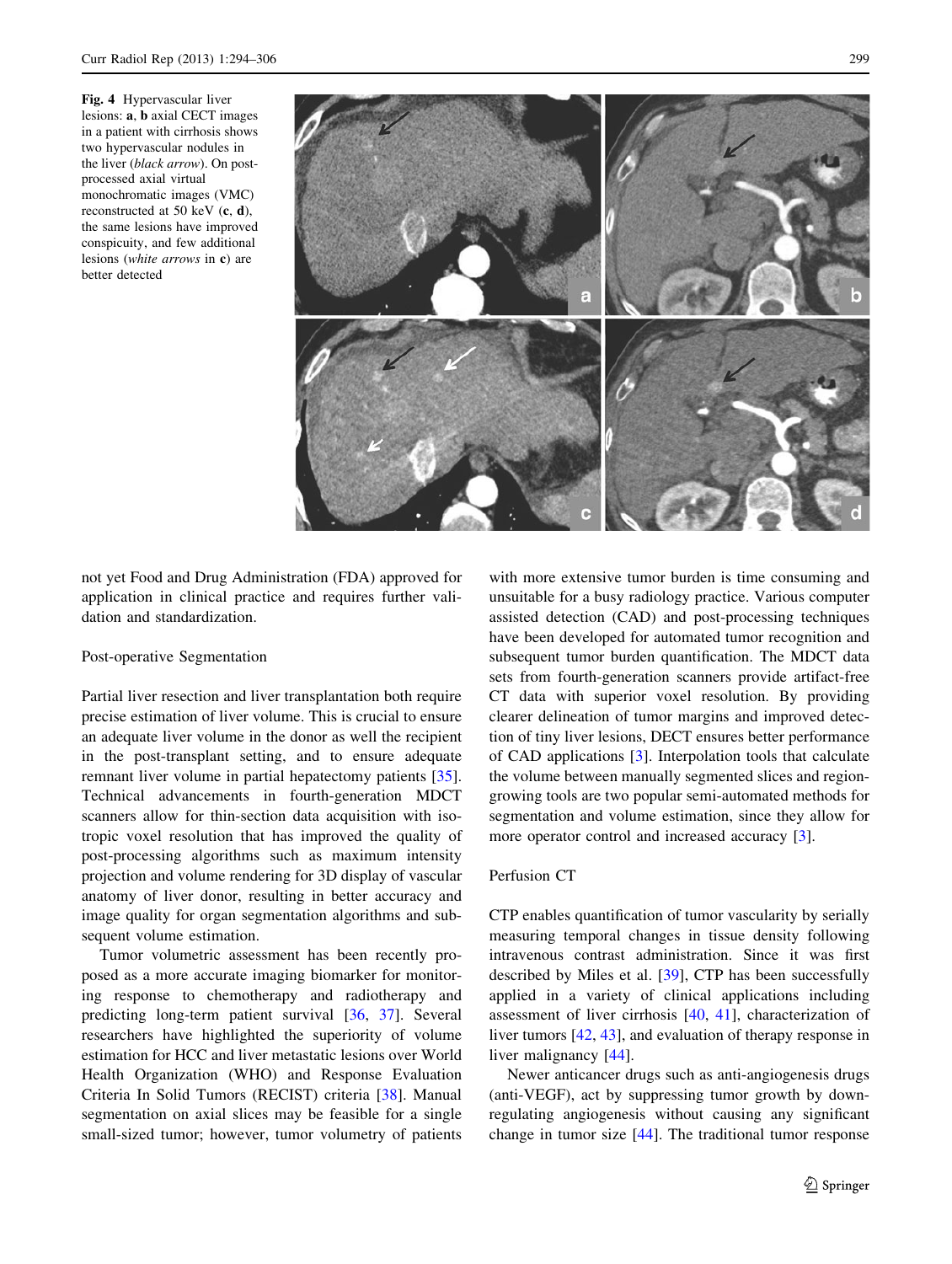Fig. 5 CT perfusion (CTP) maps of a 65-year-old-man with HCC treated with antiangiogenic drug: a, b axial CECT performed at baseline and at 2-weeks post-anti– angiogenic treatment demonstrates no significant change in tumor enhancement (arrow) on CECT image. However, CTP analysis performed 2-weeks posttreatment (d) showed substantial reduction in tumor blood flow (BF; arrow) compared to baseline CTP (c), suggestive of response to treatment



evaluation criteria (WHO and RECIST) do not take into account change in tumor vascularity/viability and can underestimate the effect of the newer molecular targeted therapies [\[45](#page-11-0)••]. Thus, there is increasing interest to look for new imaging biomarkers that provide reliable and quantitative measurement of change in tumor vascularity. Conventional CT is a mainstay in oncologic evaluation, and is used for the diagnosis, staging and monitoring of anticancer therapies. CTP provides indirect measurement of tumor angiogenesis noninvasively, and can be readily incorporated into the existing CT protocols [[46\]](#page-11-0). Most CT scanners now come equipped with sophisticated hardware platforms coupled with powerful and user-friendly software packages for CTP analysis. Perfusion parameters are dependent on the scan protocol and the mathematical model for perfusion analysis, but the commonly described CTP parameters include blood flow (BF), blood volume (BV), mean transit time (MTT), and permeability surface area product. Previous reports demonstrated that BF or BV are decreased as early as 2 weeks after initiation of antiangiogenic agents such as bevacizumab [[44\]](#page-11-0). Therefore, perfusion imaging has the potential to be a biomarker of antiangiogenic therapy (Fig. 5). Jiang et al. [[12\]](#page-10-0) demonstrated that HCC with higher baseline MTT correlated with favorable clinical outcome. Relatively high radiation dose, limited coverage of the anatomy, and reproducibility are major draws backs of CTP.

 $\hat{\mathcal{D}}$  Springer

Magnetic Resonance Imaging (MRI)

Over the past two decades, the use of MRI for liver imaging applications has dramatically evolved from a problem-solving tool into a more robust and comprehensive clinical tool. More recently, there have been several hardware and software advancements in MRI technology, such as higher magnetic field strength and multi-channel coil arrays, that have enabled faster MRI scanning and improved image quality. Multiple new MRI pulse sequences have been introduced, including multi-echo gradient-echo sequence for quantification of liver fat and iron overload [\[47](#page-11-0)], MR spectroscopy, three-point Dixon method for fat and water separation using 2D and 3D gradient-echo technique [\[48](#page-11-0)], high spatial resolution diffusion-weighted imaging (DWI) [\[49](#page-11-0)•], and MR elastrography (MRE) for non-invasive detection and quantification of liver fibrosis. Gadoxetate disodium (Gd-EOB-DTPA) is a new hepatocyte-specific contrast agent (HSCA) that offers additional benefits over dynamic imaging for improved detection and characterization of focal lesions, as well as for allowing functional hepatic and biliary imaging [\[50](#page-11-0)]. The current and emerging role of DWI, MRE, and HSCAs for detection and characterization of hepatic nodules, particularly in the setting of cirrhosis, tumor therapy response evaluation, and detection and quantification of liver fibrosis, are discussed below.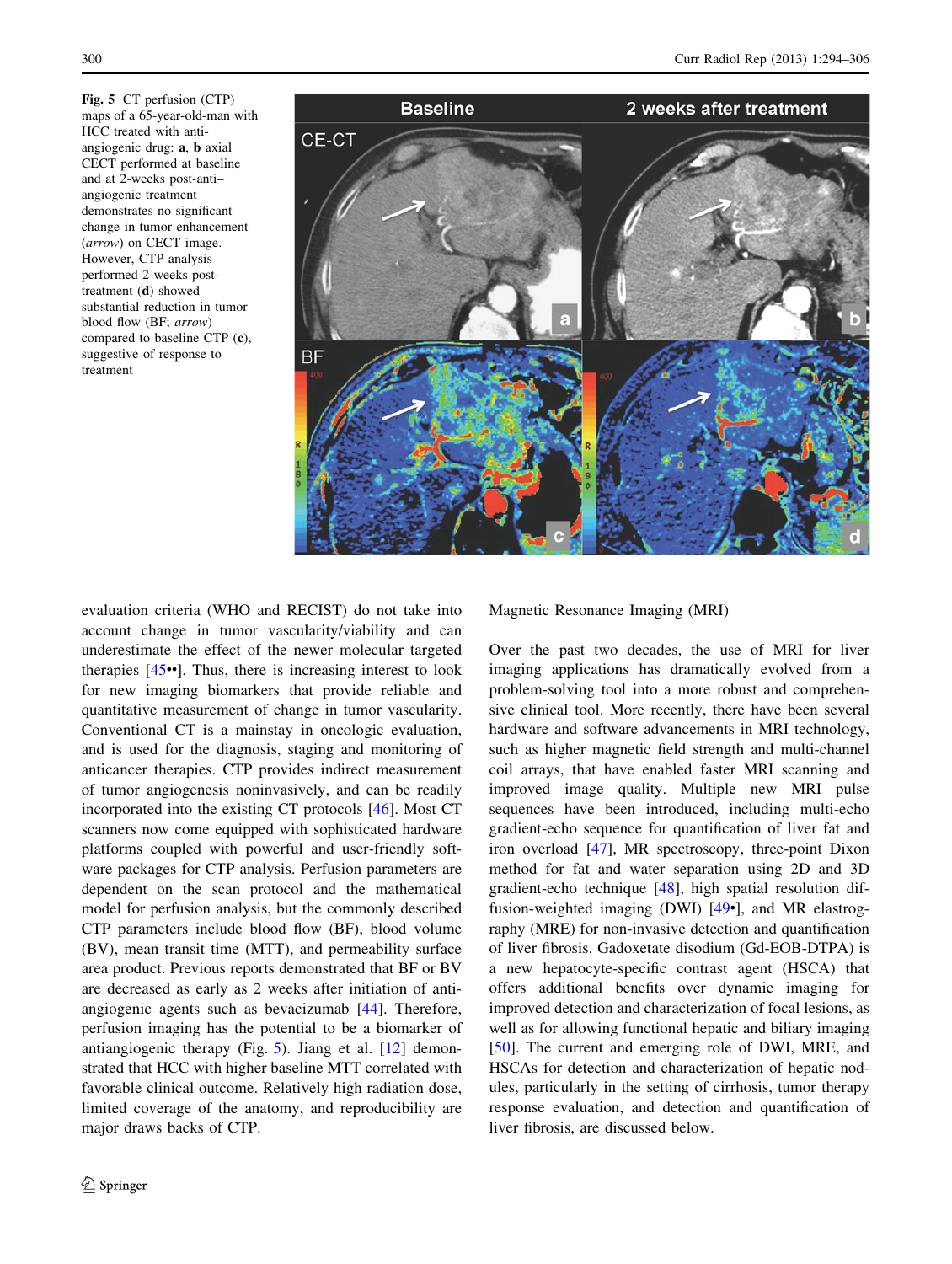

Fig. 6 Multifocal HCC in a 56-year-old-women with cirrhosis of liver: Axial T2-weighted image (a) shows a single moderately hyperintense nodule (arrow) involving the left lobe of liver. On diffusion-weighted image (b) at  $b = 100$ , three additional (*arrows*)

hyperintense nodules involving right and left lobes of liver were detected that were confirmed on post-gadoxetate late arterial phase T1-weighted MRI (c)

## Diffusion Weighted Imaging (DWI)

DWI serves as a marker of cellularity and can be used to differentiate benign and malignant liver lesions with acceptable accuracy. Several authors have reported superior accuracy of low b-value DWI for detection of focal liver lesions compared to conventional fast spin-echo T2 weighted sequences [\[51](#page-11-0)], and slightly lower to comparable accuracy compared to contrast-enhanced (CE) T1-weighted images (Fig. 6) [[52\]](#page-11-0). However, poor SNR, low spatial resolution and overlap in ADC values between malignant and benign lesions are major limitations with DWI, and currently it is used as a supplementary interpretation tool in conjunction with Gd-enhanced T1-weighted sequences.

The availability of state-of-art MRI scanners with stronger gradients, multi-channel coils, higher magnetic field strengths, and advanced software platforms has enabled improved image quality of DWI. Free-breathing and respirator-triggered (RT) techniques have been introduced recently for DWI, and provide improved SNR by acquiring multiple signal averages, improved spatial resolution and larger number of b values used; however, at the cost of increased motion artifact and longer acquisition times  $[49\textdegree]$  $[49\textdegree]$  $[49\textdegree]$ . The acquisition of multiple *b* values obtained with RT DWI is advantageous for more accurate ADC calculation. Studies have reported that RT DWI of the liver provides higher CNR between malignant liver tumor and adjacent parenchyma [\[53](#page-11-0)], with no significant difference in mean ADC values compared to free-breathing sequence [\[54](#page-11-0)]. The choice of breath-hold versus free-breathing versus RT DWI depends on several local factors, such as available hardware, patient cooperation, workflow logistics and the need to adequately quantify ADC.

DWI provides functional information about tumor cellularity and cell membrane integrity, and therefore can be used as an imaging biomarker for the evaluation of tumor response to therapy. Tumor necrosis, loss of cell membrane integrity and increase extracellular (EC) space that occur post-treatment lead to increases in ADC value on DWI, which can often be detected before tumor size shrinkage. Therefore, DWI may be an effective early biomarker for newer targeted anticancer drugs [[55\]](#page-11-0).

## MR Elastography

MRE is an emerging technique that offers noninvasive assessment of tissue stiffness. Conceptually, the target tissue stiffness is assessed based on its response to an external stereo mechanical force [[56\]](#page-11-0). MRE utilizes an external pneumatic device that is placed onto the body wall, near the target tissue. This generates shear waves between 40 and 120 Hz that are propagated through the tissue deep to the transducer at a rate and velocity that is proportional to the tissue stiffness. A phase-contrast gradient-echo sequence that utilizes motion-encoding gradient is used to depict shear wave propagation. Quantitative maps for tissue stiffness can be generated by relatively rapid post-processing, and region-of-interest measurements can be taken to identify a quantitative measurement of the elastic modulus (in kPa) [\[56](#page-11-0)].

Several investigators have investigated the utility of MRE in the assessment of liver fibrosis in patients with chronic liver disease with promising results (Fig. [7\)](#page-8-0) [[57,](#page-11-0) [58](#page-11-0)]. Wang et al. [\[59](#page-11-0)], in a meta-analysis reported that MRE has a high accuracy for the assessment of different grades of liver fibrosis as correlated with histopathology, and has the potential to replace the current gold standard of liver biopsy. Venkatesh et al. [[57\]](#page-11-0), reported that MRE is more accurate that serum fibrosis markers for staging liver fibrosis. Moreover, MRE is noninvasive and can be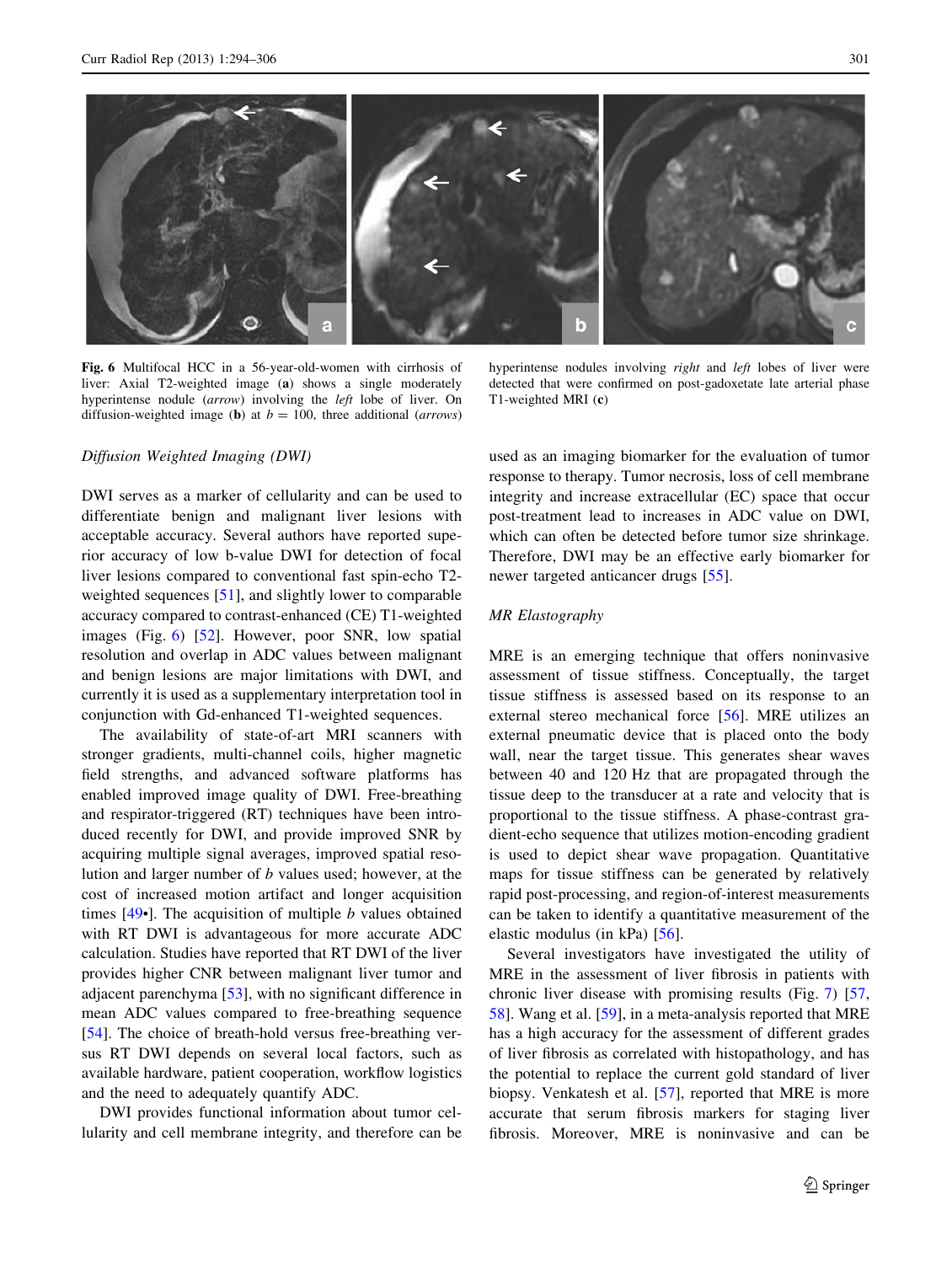<span id="page-8-0"></span>Fig. 7 MR elastography: Axial post-gadolinium 2 min delayed T1-weighted image demonstrates nodular liver contour suggestive of cirrhosis; however, it is difficult to assess the severity of liver fibrosis. Axial MR elastography color map demonstrates grade-4 liver fibrosis involving both right and left lobe of liver. Note, the color scale range from 0 to 8 kPa with highest being *red color* and lowest being purple color (Color figure online)



repeated to determine and monitor treatment success. With regard to focal liver lesions, preliminary studies have shown that benign hepatic tumors tend to show lower or similar stiffness to normal liver, whereas malignant lesions tends to have higher stiffness than normal liver. Venkatesh et al. [\[60](#page-11-0)], reported a cut-off value of 5 kPa could be used to accurately differentiate malignant tumors from normal liver and benign lesions.

It is important to recognize that other conditions such as edema or inflammation may contribute to increased liver stiffness and confound the results [[61\]](#page-11-0). In patients with non-alcoholic fatty liver disease, fatty infiltration alone does not appears to have a significant effect on hepatic stiffness. Moreover, it has been shown that disease progression to non-alcoholic steatohepatitis can be assessed on MRE even prior to the onset of clinically apparent fibrosis [\[62](#page-12-0)]. Limitations of MRE include the need for patient cooperation with breath-hold sequences and possible inaccurate results due to moderate or severe iron overload.

## Gadoxetate Disodium (Gd-EOB-DTPA)

Traditionally used extracellular-gadolinium based contrast agents (GBCAs) provide excellent visualization of dynamic contrast-enhancement characteristics of liver lesions. However, similar to iodinated CT contrast media, they lack information specific to presence and function of hepatocytes. HSCAs on the other hand provide functional/ cellular information in addition to morphologic details. Gadoxetate (Gd-EOB-DTPA) is a HSCA with dual pharmacokinetic behavior with 50 % excretion by kidneys and 50 % excretion via hepatocytes into bile [\[63](#page-12-0)]. Initially, its behavior is similar to conventional EC-GBCAs and provides strong early enhancement enabling dynamic phase imaging. Gadoxetate is then actively taken-up by functioning hepatocytes via the OATP1B1/B3 transport proteins and excreted into biliary canaliculi via the MRP2 transport protein [[64\]](#page-12-0). This active transport yields important information about liver function with superior characterization of specific lesions that possess these transport

|  |  | Table 2 Gadoxetate-enhanced MRI protocol |  |  |
|--|--|------------------------------------------|--|--|
|--|--|------------------------------------------|--|--|

| Time $(s)$ | Gadoxetate-enhanced MRI protocol            |  |
|------------|---------------------------------------------|--|
| $\Omega$   | SSFSE and TruFISP localization              |  |
| 0:03       | T1-W in/opposed phase                       |  |
|            | Optional T2-W MRCP                          |  |
| 0:0.5      | T1 spoiled GRE Pre Ax and Cor               |  |
|            | $0.025$ mmol/kg or 10 mL fix dose at 1 cc/s |  |
| 0:06       | T1 spoiled GRE Ax at 25, 35, 70, 180 s      |  |
| 0:09       | T2-W FS FSE                                 |  |
| 0:11       | T1 spoiled GRE Ax 5 min delay               |  |
| 0:12       | T1 spoiled GRE Cor 5 min delay              |  |
| 0:13       | T2-W non-FS FSE                             |  |
| 0:17       | DWI (B50, 400, 800)                         |  |
| 0:26       | T1 spoiled GRE Ax 20 min delay              |  |
| 0:27       | T1 spoiled GRE Cor 20 min delay             |  |
|            | Dynamics, 5 and 20 min subtractions         |  |

proteins. In patients with normal liver function, peak parenchymal contrast enhancement is reached within 20 min after injection and persistent enhancement is seen for more than 2 h. This allows user to repeat data acquisition in the case of suboptimal imaging due to motion. It also allows for higher spatial resolution delayed hepatobiliary phase (HBP) imaging with higher flip angle for excellent visualization of the biliary tree [\[63](#page-12-0)]. From a workflow point of view, many authors have proposed reorganizing the liver MRI protocol when using gadoxetate by placing longer T2-weighted sequences between initial dynamic post contrast imaging and the delayed HBP imaging [[63\]](#page-12-0). The protocol followed in our institute has been described in detail in Table 2.

Interpretation of gadoxetate-enhanced liver MRI can be divided into dynamic phase imaging and delayed 20 min HBP. Lesion behavior in the dynamic phase is similar to that with EC-GBCAs; however, because normal liver parenchyma itself takes up contrast and show progressive increase in parenchymal enhancement, the relative washout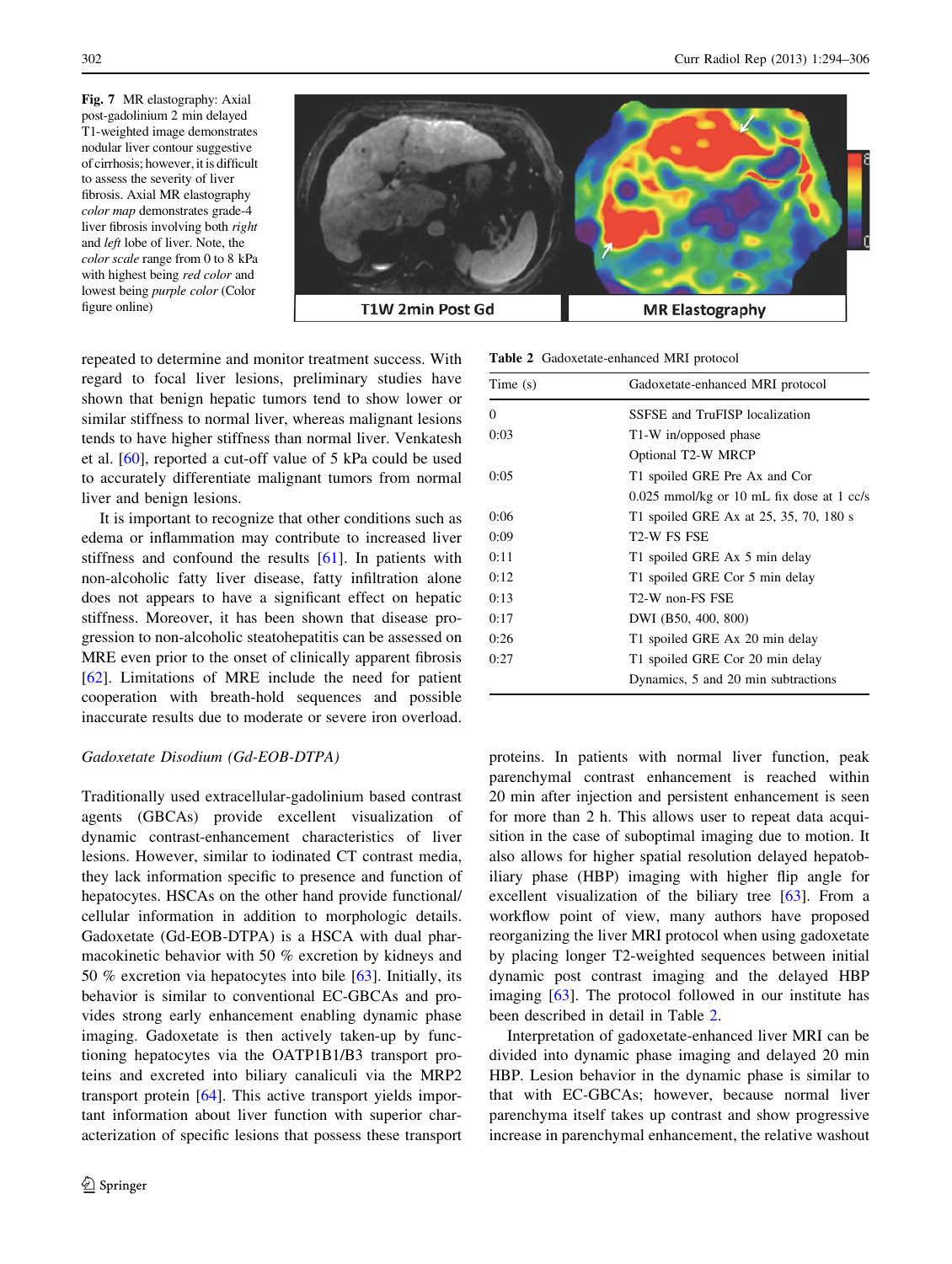Fig. 8 Incidentally detected focal nodular hyperplasia (FNH) and hepatocellular adenoma (HCA) in a middleaged female on oral contraceptive drug: a axial postgadoxetate T1-weighted late arterial phase image demonstrates two homogenously hyper-enhancing lesions involving segment 4/8 and segment 2 of the liver. b On 20 min hepatobiliary phase image, the segment 4/8 lesion remained hyperintense to liver parenchyma (black arrow in b), suggestive of retention of gadoxetate and therefore FNH, while segment 2 lesion showed complete washout (white arrow in b). c, d On axial T1-weighted in and out phase images the segment 2 lesion showed loss of signal on out-phase image (white arrow in d), indicating fat content and therefore confirming diagnosis of HCA



of hypervascular HCC/metastasis may not be obvious on portal-venous phase and is best seen on HBP imaging.

In general, on HBP imaging, lesions containing functioning hepatocytes and therefore OATP1B1/B3 transport proteins are isointense to hyperintense to the background liver, and those that lack these proteins are hypointense to the background parenchyma. Of the benign hepatocellular lesions, focal nodular hyperplasia (FNH) appear hyperintense or isointense to the surrounding liver and can be reliably diagnosed on HBP imaging [[65\]](#page-12-0), whereas hepatocellular adenomas (HCA) are almost always hypointense on HBP imaging (Fig. 8). Rarely, telangiectatic/inflammatory variants of HCA may appear isointense to hyperintense on HBP, perhaps owing to variability in cellular protein expression that leads to some imaging overlap with FNH.

Liver metastases appear hypointense on HBP due to their lack of hepatocytes or functioning transport proteins. Several investigators have demonstrated improved accuracy for detection of small metastatic foci  $(< 1 \text{ cm})$  on HBP imaging compared to CECT or CE-MRI with EC-GBCAs [[66,](#page-12-0) [67](#page-12-0)]. Hypointensity on HBP is not specific for metastasis, and the appearance on ancillary sequences such as T2-weighted imaging is very useful to distinguish metastasis from other hypointense benign lesions such as a cyst or hemangioma [[68](#page-12-0)•].

In chronic liver disease, differentiation of hepatic nodules earlier than overt HCC (i.e. regenerative nodule [RN], low-grade dysplastic nodule [DN], high-grade DN, and early HCC) can be challenging on conventional CECT and CE-MRI, because these nodules are often small  $(< 10-15$  mm), hiding in the multi-nodularity of cirrhosis, and may not demonstrate hyperenhancement during the hepatic arterial dominant phase. However, these premalignant/malignant lesions show changes at a cellular level (transport protein), allowing for detection on HBP imaging. In essence, benign nodules (RN, low grade DN) retain function and show uptake of gadoxetate on HBP imaging, whereas at-risk nodules (high grade DN) and malignant nodules (HCC) have diminished or lack of hepatic function and show lack of uptake. Therefore, detection and characterization of focal lesions in cirrhotic can be reliably performed.

Recently, several authors have been investigating gadoxetate-enhanced MRI for the assessment of liver function and liver fibrosis [[69\]](#page-12-0). It has been suggested that as hepatic fibrosis progresses, gadoxetate uptake mediated by OATP1B1/B3 proteins may be impaired therefore leading to a reduction in parenchymal enhancement. Therefore, gadoxetate-MRI can be useful determining hepatic functional reserve in patients undergoing hepatic resection/ transplant surgeries. The same concept can also be applied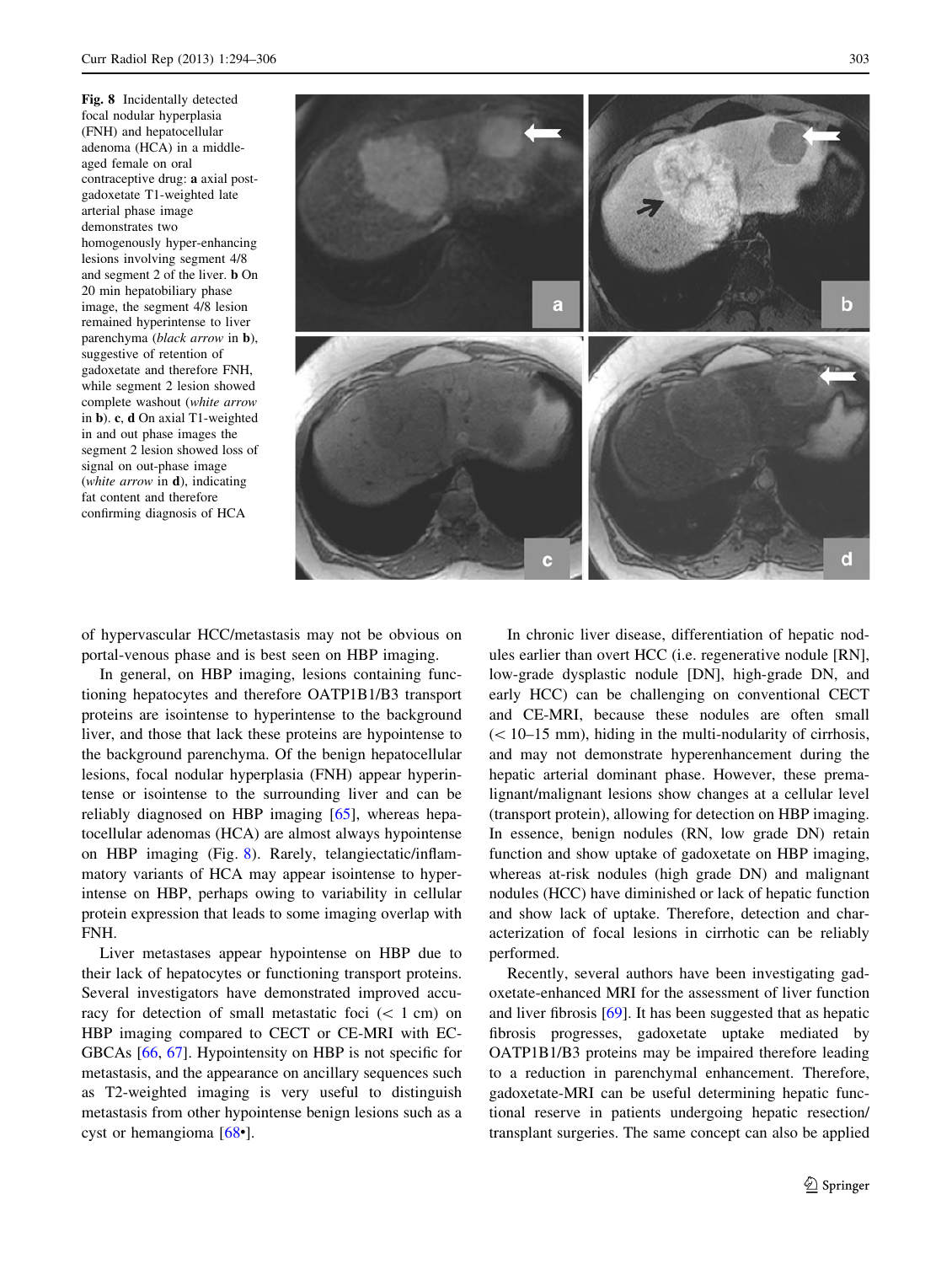<span id="page-10-0"></span>to evaluate post-radiation/proton therapy injury to the liver parenchyma.

## Conclusion

Cross-sectional imaging plays an integral role in hepatic imaging. Knowledge and better understanding of various advances in CT and MRI technology can be used to tailor available resources for improved detection, characterization and quantification of the liver pathologies, tumor staging, and monitoring response to treatment.

### Compliance with Ethics Guidelines

Conflict of Interest Mukta D. Agrawal, Sheela Agarwal, Jorge M. Fuentes-Oreego, Koichi Hayano, and Dushyant V. Sahani declare that they have no conflicts of interest.

Human and Animal Rights and Informed Consent This article does not contain any studies with human or animal subjects performed by the authors.

## References

Papers of particular interest, published recently, have been highlighted as:

- Of importance,
- •• Of major importance
- 1. Singh AK, Sahani DV, Kagay CR, et al. Semiautomated MIP images created directly on 16-section multidetector CT console for evaluation of living renal donors. Radiology. 2007;244(2): 583–90.
- 2. Singh AK, Sahani DV, Blake MA, et al. Assessment of pancreatic tumor resectability with multidetector computed tomography: semiautomated console-generated images versus dedicated workstation-generated images. Acad Radiol. 2008;15(8):1058–68.
- 3. Singh AK, Hiroyuki Y, Sahani DV. Advanced postprocessing and the emerging role of computer-aided detection. Radiol Clin N Am. 2009;47(1):59–77.
- 4. Motosugi U, Ichikawa T, Sou H, et al. Multi-organ perfusion CT in the abdomen using a 320-detector row CT scanner: preliminary results of perfusion changes in the liver, spleen, and pancreas of cirrhotic patients. Eur J Radiol. 2012;81(10):2533–7.
- 5. Kanda T, Yoshikawa T, Ohno Y, et al. Perfusion measurement of the whole upper abdomen of patients with and without liver diseases: initial experience with 320-detector row CT. Eur J Radiol. 2012;81(10):2470–5.
- 6. Ichikawa T, Motosugi U, Morisaka H, et al. Volumetric low-tubevoltage CT imaging for evaluating hypervascular hepatocellular carcinoma; effects on radiation exposure, image quality, and diagnostic performance. Jpn J Radiol. 2013;31(8):521–9.
- 7. Okada M, Kim T, Murakami T. Hepatocellular nodules in liver cirrhosis: state of the art CT evaluation (perfusion CT/volume helical shuttle scan/dual-energy CT, etc.). Abdom Imaging. 2011;36(3):273–81.
- 8. Yu MH, Lee JM, Yoon J-H, et al. Low tube voltage intermediate tube current liver MDCT: sinogram-affirmed iterative reconstruction algorithm for detection of hypervascular hepatocellular carcinoma. Am J Roentgenol. 2013;201(1):23–32.
- 9. Singh S, Kalra MK, Shenoy-Bhangle AS, et al. Radiation dose reduction with hybrid iterative reconstruction for pediatric CT. Radiology. 2012;263(2):537–46.
- 10. Singh S, Kalra MK, Do S, et al. Comparison of hybrid and pure iterative reconstruction techniques with conventional filtered back projection: dose reduction potential in the abdomen. J Comput Assist Tomogr. 2012;36(3):347–53. This articles has demonstrated that model-based reconstruction technique permits diagnostic quality ultra low-dose CT Abdomen.
- 11. Silva AC, Lawder HJ, Hara A, et al. Innovations in CT dose reduction strategy: application of the adaptive statistical iterative reconstruction algorithm. Am J Roentgenol. 2010;194(1):191–9.
- 12. Jiang T, Kambadakone A, Kulkarni NM, et al. Monitoring response to antiangiogenic treatment and predicting outcomes in advanced hepatocellular carcinoma using image biomarkers, CT perfusion, tumor density, and tumor size (RECIST). Investig Radiol. 2012;47(1):11–7.
- 13. Yeh BM, Shepherd JA, Wang ZJ, et al. Dual-energy and low-kVp CT in the abdomen. Am J Roentgenol. 2009;193(1):47–54.
- 14. De Cecco CN, Darnell A, Rengo M, et al. Dual-energy CT: oncologic applications. Am J Roentgenol. 2012;199(5 Suppl): S98–105.
- 15. Schindera ST, Nelson RC, Mukundan S Jr, et al. Hypervascular liver tumors: low tube voltage, high tube current multi-detector row CT for enhanced detection—phantom study. Radiology. 2008;246(1):125–32.
- 16. Marin D, Nelson RC, Samei E, et al. Hypervascular liver tumors: low tube voltage, high tube current multidetector CT during late hepatic arterial phase for detection—initial clinical experience. Radiology. 2009;251(3):771–9.
- 17. Nakayama Y, Awai K, Funama Y, et al. Abdominal CT with low tube voltage: preliminary observations about radiation dose, contrast enhancement, image quality, and noise. Radiology. 2005;237(3):945–51.
- 18. Kalra MK, Maher MM, Toth TL, et al. Techniques and applications of automatic tube current modulation for CT. Radiology. 2004;233(3):649–57.
- 19. Kalra MK, Rizzo SMR, Novelline RA. Reducing radiation dose in emergency computed tomography with automatic exposure control techniques. Emerg Radiol. 2005;11(5):267–74.
- 20. Raman SP, Johnson PT, Deshmukh S, et al. CT dose reduction applications: available tools on the latest generation of CT scanners. J Am Coll Radiol. 2013;10(1):37–41.
- 21. Marin D, Nelson RC, Schindera ST, et al. Low-tube-voltage, high-tube-current multidetector abdominal CT: improved image quality and decreased radiation dose with adaptive statistical iterative reconstruction algorithm—initial clinical experience. Radiology. 2010;254(1):145–53.
- 22. Kulkarni NM, Pinho DF, Kambadakone AR, et al. Emerging technologies in CT-radiation dose reduction and dual-energy CT. Semin Roentgenol. 2013;48(3):192–202. This review article details various CT parameters that can be adjusted to reduce radiation exposure.
- 23. Kalra MK, Woisetschläger M, Dahlström N, et al. Radiation dose reduction with Sinogram Affirmed Iterative Reconstruction technique for abdominal computed tomography. J Comput Assist Tomogr. 2012;36(3):339–46.
- 24. Dea´k Z, Grimm JM, Treitl M, et al. Filtered back projection, adaptive statistical iterative reconstruction, and a model-based iterative reconstruction in abdominal CT: an experimental clinical study. Radiology. 2013;266(1):197–206.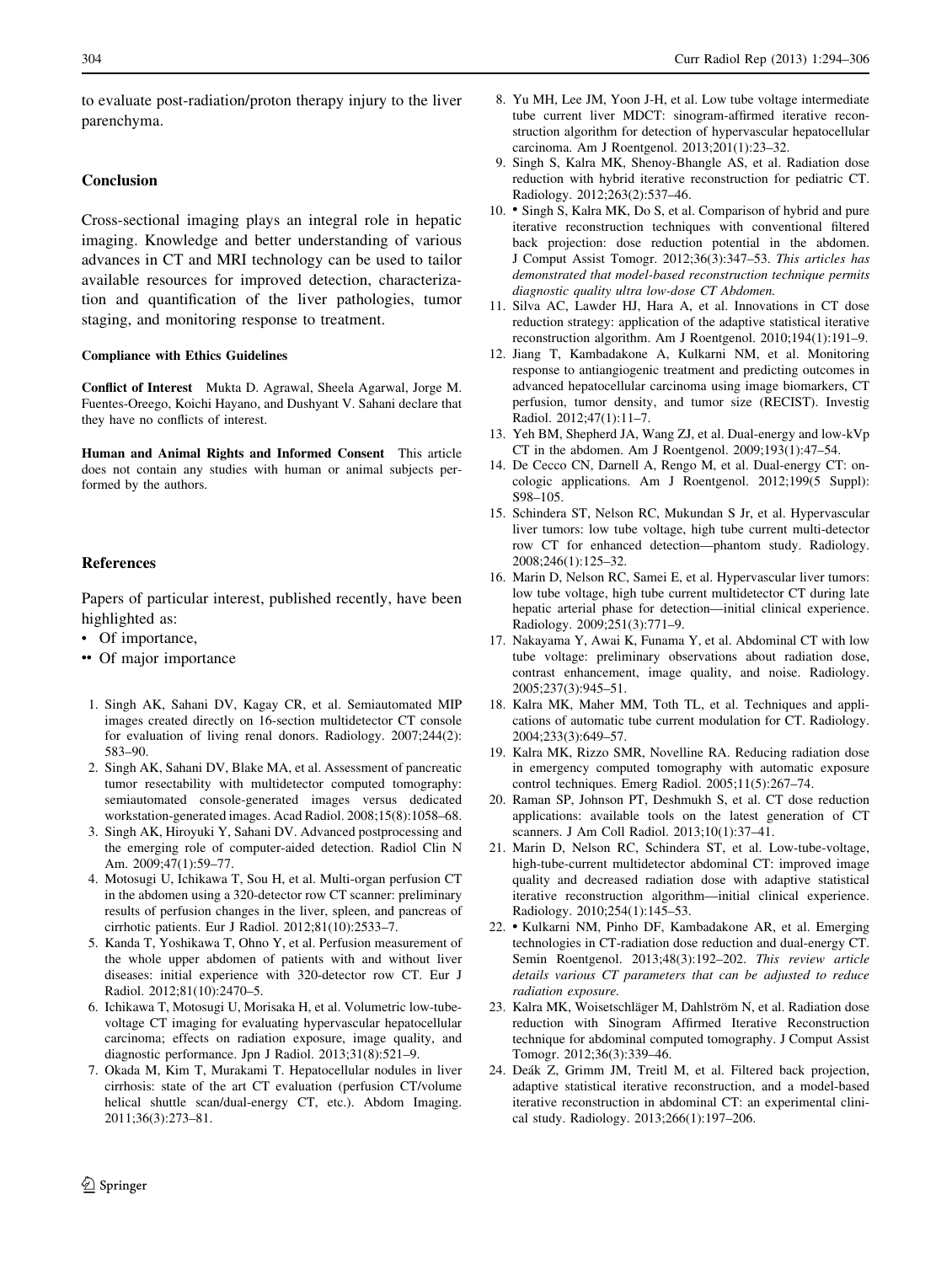abdomen.

- <span id="page-11-0"></span>abdomen. Eur Radiol. 2009;19(1):13–23. 26. • Heye T, Nelson RC, Ho LM, et al. Dual-energy CT applications in the abdomen. Am J Roentgenol. 2012;199(5 Suppl):S64–70. This article provide detail about applications of DECT in the
- 27. Lee SH, Lee JM, Kim KW, et al. Dual-energy computed tomography to assess tumor response to hepatic radiofrequency ablation: potential diagnostic value of virtual noncontrast images and iodine maps. Investig Radiol. 2011;46(2):77–84.
- 28. Graser A, Johnson TRC, Hecht EM, et al. Dual-energy CT in patients suspected of having renal masses: can virtual nonenhanced images replace true nonenhanced images? Radiology. 2009;252(2):433–40.
- 29. Ho LM, Marin D, Neville AM, et al. Characterization of adrenal nodules with dual-energy CT: can virtual unenhanced attenuation values replace true unenhanced attenuation values? Am J Roentgenol. 2012;198(4):840–5.
- 30. Mahgerefteh S, Blachar A, Fraifeld S, et al. Dual-energy derived virtual nonenhanced computed tomography imaging: current status and applications. Semin Ultrasound CT MRI. 2010;31(4):321–7.
- 31. Yu L, Leng S, McCollough CH. Dual-energy CT-based monochromatic imaging. Am J Roentgenol. 2012;199(5 Suppl):S9–15.
- 32. Altenbernd J, Heusner TA, Ringelstein A, et al. Dual-energy-CT of hypervascular liver lesions in patients with HCC: investigation of image quality and sensitivity. Eur Radiol. 2011;21(4):738–43.
- 33. Robinson E, Babb J, Chandarana H, et al. Dual source dual energy MDCT: comparison of 80 kVp and weighted average 120 kVp data for conspicuity of hypo-vascular liver metastases. Investig Radiol. 2010;45(7):413–8.
- 34. Mendonca PRS, Lamb P, Sahani DV. A flexible method for multi-material decomposition of dual-energy CT images. IEEE Trans Med Imaging. 2013. doi[:10.1109/TMI.2013.2281719.](http://dx.doi.org/10.1109/TMI.2013.2281719)
- 35. Tu R, Xia L-P, Yu A-L, et al. Assessment of hepatic functional reserve by cirrhosis grading and liver volume measurement using CT. World J Gastroenterol. 2007;13(29):3956–61.
- 36. Pech M, Mohnike K, Wieners G, et al. Radiotherapy of liver metastases. Comparison of target volumes and dose-volume histograms employing CT- or MRI-based treatment planning. Strahlenther Onkol Organ Dtsch Röntgengesellschaft Al. 2008;184(5):256–61.
- 37. Kele PG, de Jong KP, van der Jagt EJ. Increase in volume of ablation zones during follow-up is highly suggestive of ablation site recurrence in colorectal liver metastases treated with radiofrequency ablation. J Vasc Interv Radiol. 2012;23(4):537–44.
- 38. Heussel CP, Meier S, Wittelsberger S, et al. Follow-up CT measurement of liver malignoma according to RECIST and WHO vs. volumetry. RöFo Fortschritte Auf Dem Geb Röntgenstrahlen Nukl. 2007;179(9):958–64.
- 39. Miles KA, Hayball M, Dixon AK. Colour perfusion imaging: a new application of computed tomography. Lancet. 1991;337(8742): 643–5.
- 40. Ronot M, Asselah T, Paradis V, et al. Liver fibrosis in chronic hepatitis C virus infection: differentiating minimal from intermediate fibrosis with perfusion CT. Radiology. 2010;256(1):135–42.
- 41. Hashimoto K, Murakami T, Dono K, et al. Assessment of the severity of liver disease and fibrotic change: the usefulness of hepatic CT perfusion imaging. Oncol Rep. 2006;16(4):677–83.
- 42. Van Beers BE, Leconte I, Materne R, et al. Hepatic perfusion parameters in chronic liver disease: dynamic CT measurements correlated with disease severity. Am J Roentgenol. 2001;176(3): 667–73.
- 43. Sahani DV, Holalkere N-S, Mueller PR, et al. Advanced hepatocellular carcinoma: CT perfusion of liver and tumor tissue initial experience. Radiology. 2007;243(3):736–43.
- 44. Zhu AX, Holalkere NS, Muzikansky A, et al. Early antiangiogenic activity of bevacizumab evaluated by computed tomography perfusion scan in patients with advanced hepatocellular carcinoma. Oncologist. 2008;13(2):120–5.
- 45. •• Jiang T, Zhu AX, Sahani DV. Established and novel imaging biomarkers for assessing response to therapy in hepatocellular carcinoma. J Hepatol. 2013;58(1):169–77. This review article describes various currently used and emerging imaging biomarkers for assessing response to hepatic malignancy.
- 46. Miles KA. Perfusion CT for the assessment of tumour vascularity: which protocol? Br J Radiol. 2003;76 Spec No 1:S36–42.
- 47. Henninger B, Kremser C, Rauch S, et al. Evaluation of MR imaging with T1 and T2\* mapping for the determination of hepatic iron overload. Eur Radiol. 2012;22(11):2478–86.
- 48. Reeder SB, Sirlin CB. Quantification of liver fat with magnetic resonance imaging. Magn Reson Imaging Clin N Am. 2010;18(3): 337–57, ix.
- 49. Galea N, Cantisani V, Taouli B. Liver lesion detection and characterization: role of diffusion-weighted imaging. J Magn Reson Imaging. 2013;37(6):1260–76. This review article gives detailed description of DWI and its applications for hepatic imaging.
- 50. Cruite I, Schroeder M, Merkle EM, et al. Gadoxetate disodiumenhanced MRI of the liver: part 2, protocol optimization and lesion appearance in the cirrhotic liver. Am J Roentgenol. 2010;195(1):29–41.
- 51. Parikh T, Drew SJ, Lee VS, et al. Focal liver lesion detection and characterization with diffusion-weighted MR imaging: comparison with standard breath-hold T2-weighted imaging. Radiology. 2008;246(3):812–22.
- 52. Hardie AD, Naik M, Hecht EM, et al. Diagnosis of liver metastases: value of diffusion-weighted MRI compared with gadolinium-enhanced MRI. Eur Radiol. 2010;20(6):1431–41.
- 53. Kandpal H, Sharma R, Madhusudhan KS, et al. Respiratorytriggered versus breath-hold diffusion-weighted MRI of liver lesions: comparison of image quality and apparent diffusion coefficient values. Am J Roentgenol. 2009;192(4):915–22.
- 54. Nasu K, Kuroki Y, Sekiguchi R, et al. The effect of simultaneous use of respiratory triggering in diffusion-weighted imaging of the liver. Magn Reson Med Sci Off J Jpn Soc Magn Reson Med. 2006;5(3):129–36.
- 55. Sahani DV, Jiang T, Hayano K, et al. Magnetic resonance imaging biomarkers in hepatocellular carcinoma: association with response and circulating biomarkers after sunitinib therapy. J Hematol Oncol. 2013;6:51. doi[:10.1186/1756-8722-6-51](http://dx.doi.org/10.1186/1756-8722-6-51).
- 56. Venkatesh SK, Yin M, Ehman RL. Magnetic resonance elastography of liver: technique, analysis, and clinical applications. J Magn Reson Imaging. 2013;37(3):544–55.
- 57. Venkatesh SK, Wang G, Lim SG, et al. Magnetic resonance elastography for the detection and staging of liver fibrosis in chronic hepatitis B. Eur Radiol. 2013. doi:[10.1007/s00330-013-](http://dx.doi.org/10.1007/s00330-013-2978-8) [2978-8.](http://dx.doi.org/10.1007/s00330-013-2978-8)
- 58. Lee YJ, Lee JM, Lee JE, et al. MR elastography for noninvasive assessment of hepatic fibrosis: reproducibility of the examination and reproducibility and repeatability of the liver stiffness value measurement. J Magn Reson Imaging. 2013. doi[:10.1002/jmri.](http://dx.doi.org/10.1002/jmri.24147) [24147.](http://dx.doi.org/10.1002/jmri.24147)
- 59. Wang Q-B, Zhu H, Liu H-L, et al. Performance of magnetic resonance elastography and diffusion-weighted imaging for the staging of hepatic fibrosis: a meta-analysis. Hepatology (Baltim Md). 2012;56(1):239–47.
- 60. Venkatesh SK, Yin M, Glockner JF, et al. MR elastography of liver tumors: preliminary results. Am J Roentgenol. 2008;190(6): 1534–40.
- 61. Faria SC, Ganesan K, Mwangi I, et al. MR imaging of liver fibrosis: current state of the art. Radiogr Rev Publ Radiol Soc N Am Inc. 2009;29(6):1615–35.